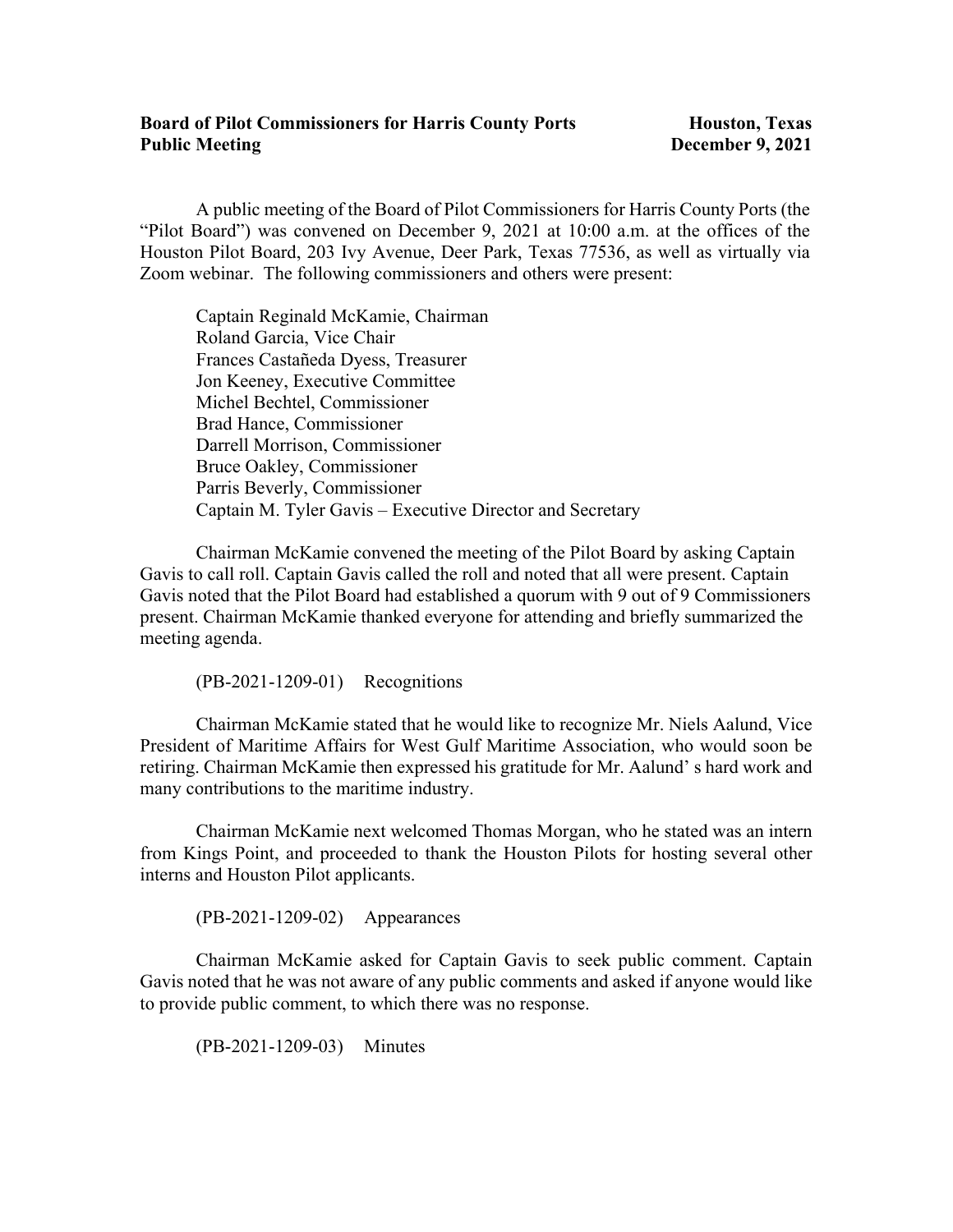Chairman McKamie called for a motion to approve the minutes of the October 7, 2021 Pilot Board meeting/ hearing. Commissioner Morrison moved for approval, seconded by Commissioner Bechtel. Chairman McKamie asked for all in favor to say aye. All were in favor. There were no negative votes. MOTION PASSED.

(PB-2021-1209-04) Executive Director Report

 Captain Gavis stated that it had been a very eventful year. He described getting the keys to an empty office with no equipment, a bank account that was not yet operational, and no permanent source of funding. He then thanked the commissioners, stakeholders, pilots, and all involved for their contributions in getting the Board to where it was today. He closed by recapping that the Board had secured permanent funding, approved larger container vessels to come in, and held a fair and inclusive tariff hearing.

(PB-2021-1209-05) Pilot Board Committee Updates

(a) Chairman McKamie stated that the Executive Committee approved the General Counsel retainer contract with David McNeal, as well as General Liability and Public Officials insurance policy renewals.

(b) Chairman McKamie recognized Pilot Board Legislative Committee Chairman Bechtel.

 Commissioner Bechtel stated that there were a lot of things happening on the state level and then proceeded to explain several retirements of local politicians (including state senator Larry Taylor). Commissioner Bechtel stated that there would be a big turnover within the state senate, as approximately 20% of the state's senate was expected to retire. Commissioner Bechtel next explained how redistricting would affect the local area.

 Commissioner Bechtel moved on to providing an update on the Coastal Barrier Project. Commissioner Bechtel stated that they had met the day prior and were still doing a lot of housekeeping in setting up the new agency. He then added that they anticipate signing a PPA with the Army Corps of Engineers, which he summarized is a participation agreement between the Gulf Coast Protection District and Army Corps, by the end of January. He then added that this agreement would make the Gulf Coast Protection District the Nonfederal local sponsor.

 Commissioner Bechtel next detailed several projects the Gulf Coast Protection District was working on in Orange County and added that the agency was meeting on the second Wednesday of every month at 10 a.m. Commissioner Bechtel then explained that the district was going to continue to listen to the concerns the Houston Pilots had over the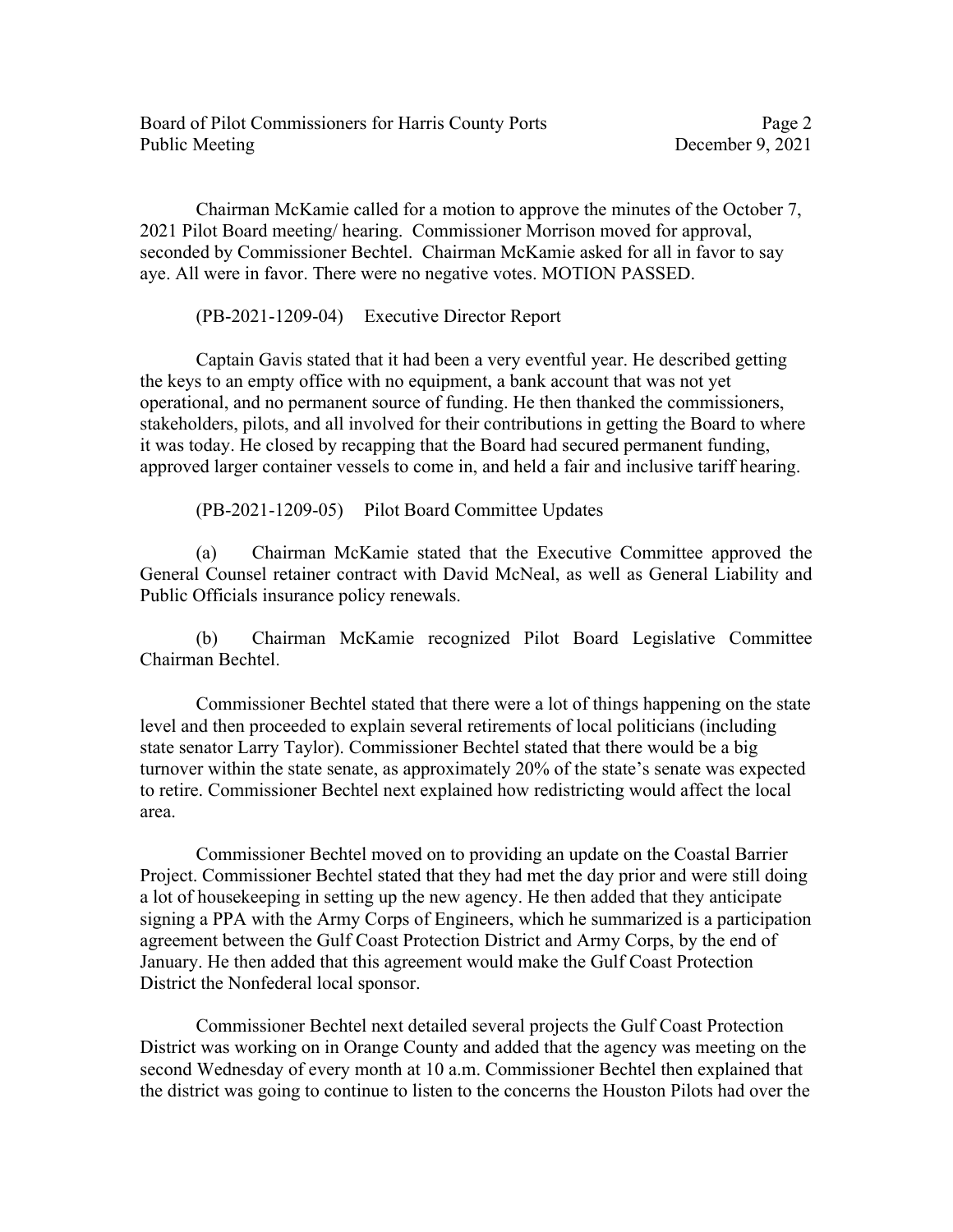gate design and added that several studies were going to be done to look at the effects of the gate design.

 Commissioner Bechtel closed by stating that TXDOT had reached out to seek the feasibility of completing a bridge from Galveston to Bolivar Peninsula, which could possibly be tied into the flood gate, and that the district planned to visit Rotterdam to tour their gate system.

 Commissioner Garcia asked if the Ike Dike project was the main project, to which Commissioner Bechtel added that it was but that the district had a lot of other important work.

 Chairman McKamie asked what Commissioner Bechtel felt was the best way forward for the Pilot Board to gain subpoena power, to which Commissioner Bechtel stated the Board must start now and he felt they had good support in both the house and the senate.

(c) Chairman McKamie recognized Pilot Board Navigation Chairman Hance.

 Commissioner Hance stated that he attended the last Lone Star Harbor Safety Committee meeting and that it was one of the more eventful meetings he had attended. He added that he had to leave the meeting early and thanked the pilots and all in attendance for their support to him during a medical matter he was dealing with. He then deferred to Captain Gavis.

 Captain Gavis stated Commissioner Beverly attended the meeting as well and asked if he had any comments, to which Commissioner Beverly just stated that it was a very good meeting.

(d) Pilot Board USCG Liaison Chairman Morrison stated there was no activity to report.

Chairman McKamie then summarized that the Houston Pilots had hosted two African American applicants recently and graciously invited them on the channel for ride along trips. He then stated that everyone must remain vigilant in working to attract minority and female applicants.

(e) Pilot Board Diversity Committee Chairman Garcia stated there was no activity to report.

(f) Chairman McKamie recognized Pilot Board Professional Development Committee Chairman Beverly.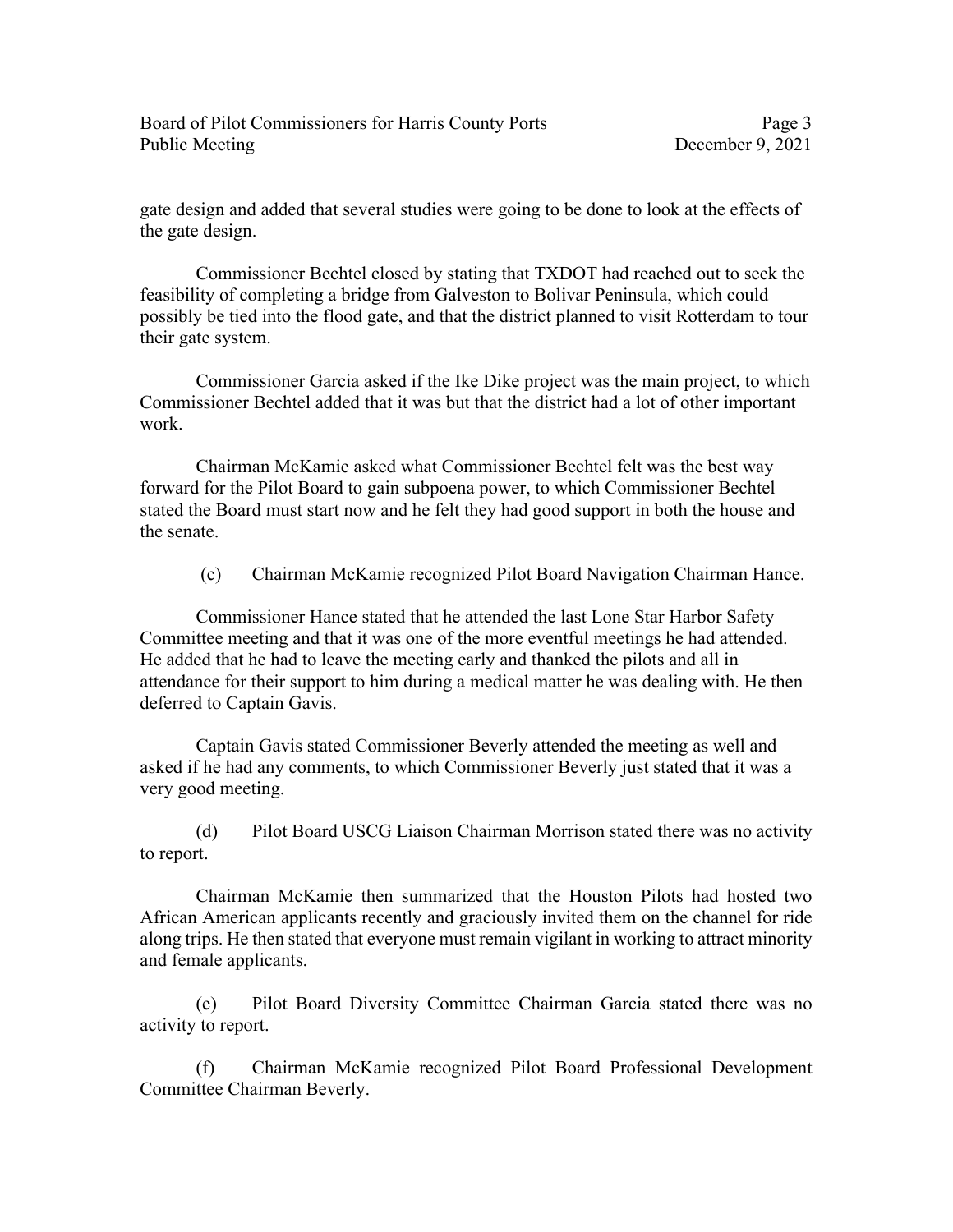Board of Pilot Commissioners for Harris County Ports Page 4 Public Meeting December 9, 2021

 Commissioner Beverly stated that the final draft of the Professional Development Guide was included in the briefing book. He then stated its purpose was to educate and inform current and prospective Board members and added that it was simply a resource to the Board and was not compulsory. He proceeded to summarize some of the topics included in it and added that the Guide was roughly 85% complete. Commissioner Beverly thanked the many stakeholders who helped to formulate the guide and sought the Board's approval for what he called a living document.

 (PB-2021-1209-06) Chairman McKamie asked for a motion to approve the Professional Development Guide recommended by the Professional Development Committee. Commissioner Garcia moved to approve, seconded by Commissioner Bechtel. Chairman McKamie asked for all in favor to say aye. All were in favor. There were no negative votes. MOTION PASSED.

 Commissioner Garcia added that he felt the Professional Development Guide was outstanding and thanked him and the committee for their work. He then added that he would like to see it be uploaded to the Pilot Board website, to which Captain Gavis stated he would do.

 Commissioner Beverly then stated that he and Captain Thompson had a good meeting with a potential Houston Pilot applicant and Captain Gavis stated that he had hosted two interns from Kings Point.

(g) Chairman McKamie recognized the Pilot Board Ad Hoc Rules, Policies and Procedures Committee.

Captain Gavis stated that since the Board had been very busy with the tariff hearing, and other matters, he decided to push work on the Pilot Board Rules and Regulations and Bylaws to next year.

(PB-2021-1209-07) Financial Report

(a) Chairman McKamie recognized Pilot Board Treasurer Commissioner Dyess.

Captain Gavis shared the 2022 Pilot Board budget spreadsheet via zoom for all to see and Commissioner Dyess stated that of the \$350,000 budget the Board had for 2021 they currently had roughly \$49,000 in reserve, which would carry over into 2022. She then detailed the forecasted 2022 Pilot Board budget and transition from set payments from the Houston Pilots to payments collected by the Houston Pilots from the Pilot Board Admin. Fee within the Houston Pilot Tariff. Commissioner Dyess summarized that the change in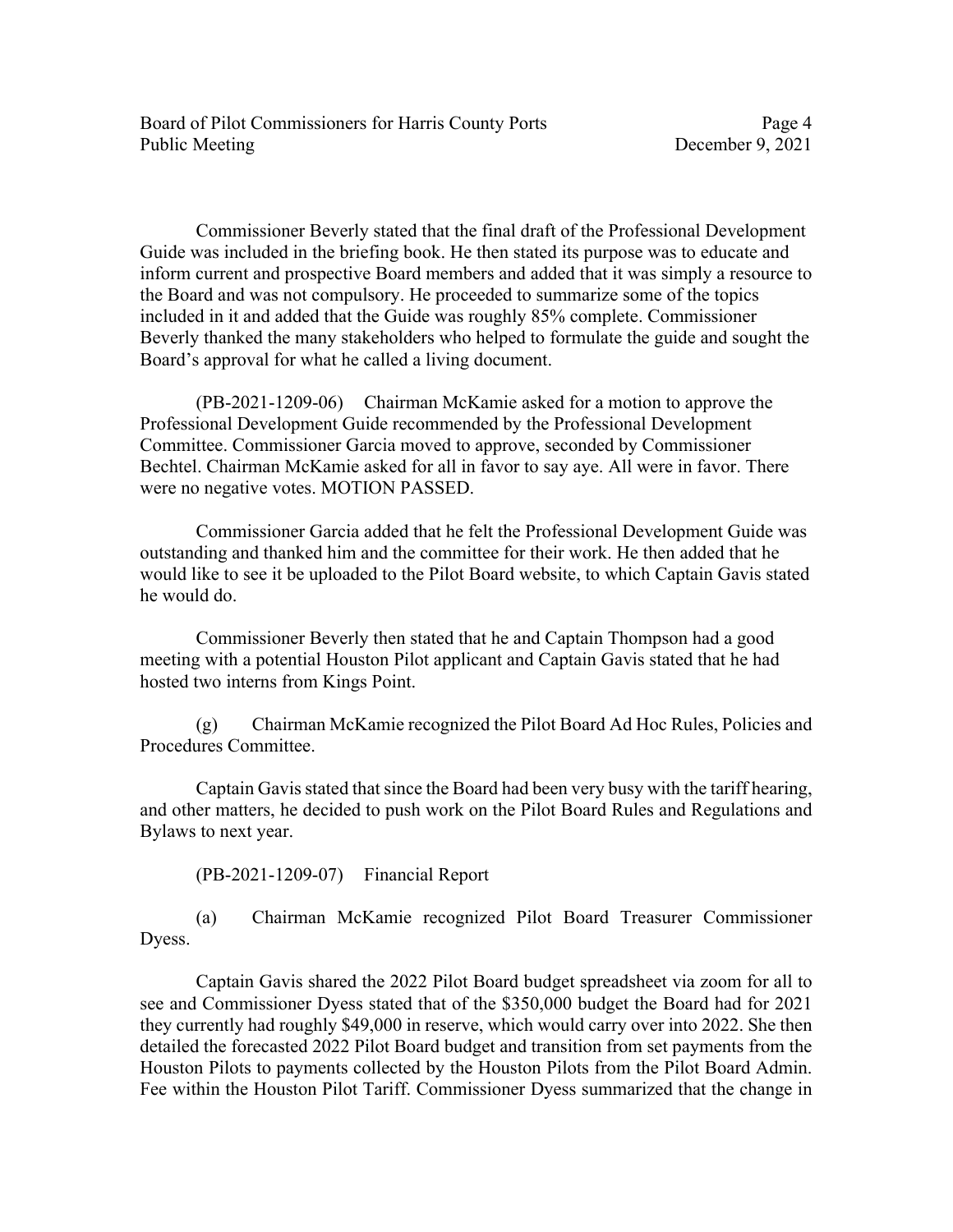payments would bring in roughly \$391,000 for the Pilot Board versus the forecasted expenses of \$399,99.04. However, she added that is where having the reserve would be beneficial.

Commissioner Dyess then stated that a financial audit would be completed in 2022 on the 2021 Pilot Board financials. Conversation then ensued about the best method to finding a firm to complete the audit, to which Commissioner Bechtel stated he was aware of several firms that did audits for many of the local cities. Further conversation ensued on whether a RFQ should be completed, to which Chairman McKamie and Commissioner Dyess agreed should.

Captain Gavis stated that he would work to support a RFQ and thanked Commissioner Dyess for her great support with the Pilot Board financials. He then added that he had worked very hard to be mindful of costs and build up a reserve for the Board.

(PB-2021-1209-08) Commissioner Garcia moved to approve the amended 2022 budget, seconded by Commissioner Hance. Chairman McKamie asked for all in favor to say aye. All were in favor. There were no negative votes. MOTION PASSED.

Captain Gavis then called upon Ms. Shelly Butler, Controller for the Houston Pilots. Ms. Butler explained a plan she presented to Captain Gavis that would have the Houston Pilots continue to make the advances they did in 2021 (when they made set payments under their M.O.U. in temporarily funding the Pilot Board) for the first few months of 2022 until the actual payments from the Pilot Board Admin. Fee began to be received. The Houston Pilots would then take out the advances from the actuals received. Conversation then ensued amongst Ms. Butler and several of the commissioners about the details of the plan. Chairman McKamie summed it up that advances would be made in January and February and then reconciled in March, to which Ms. Butler agreed. Ms. Butler then stated that the pilots simply wanted to ensure that the Pilot Board had adequate funds. Chairman McKamie closed by thanking Ms. Butler and stating that the Board felt the plan seemed like a good path forward.

(PB-2021-1209-09) Houston Pilots Association Report

(a) Chairman McKamie recognized Captain Robert Thompson, Houston Pilots Presiding Officer.

Captain Thompson greeted the Pilot Board and stated that the Houston Pilots were very pleased with the progress the new Pilot Board had made in 2021. He then thanked Captain Gavis for all of his hard work and stated that he thought the new Board was good for the city of Houston and for the Houston Pilots. Captain Thompson then thanked the Board for their efforts associated with the Houston Pilot Tariff Hearing and added that he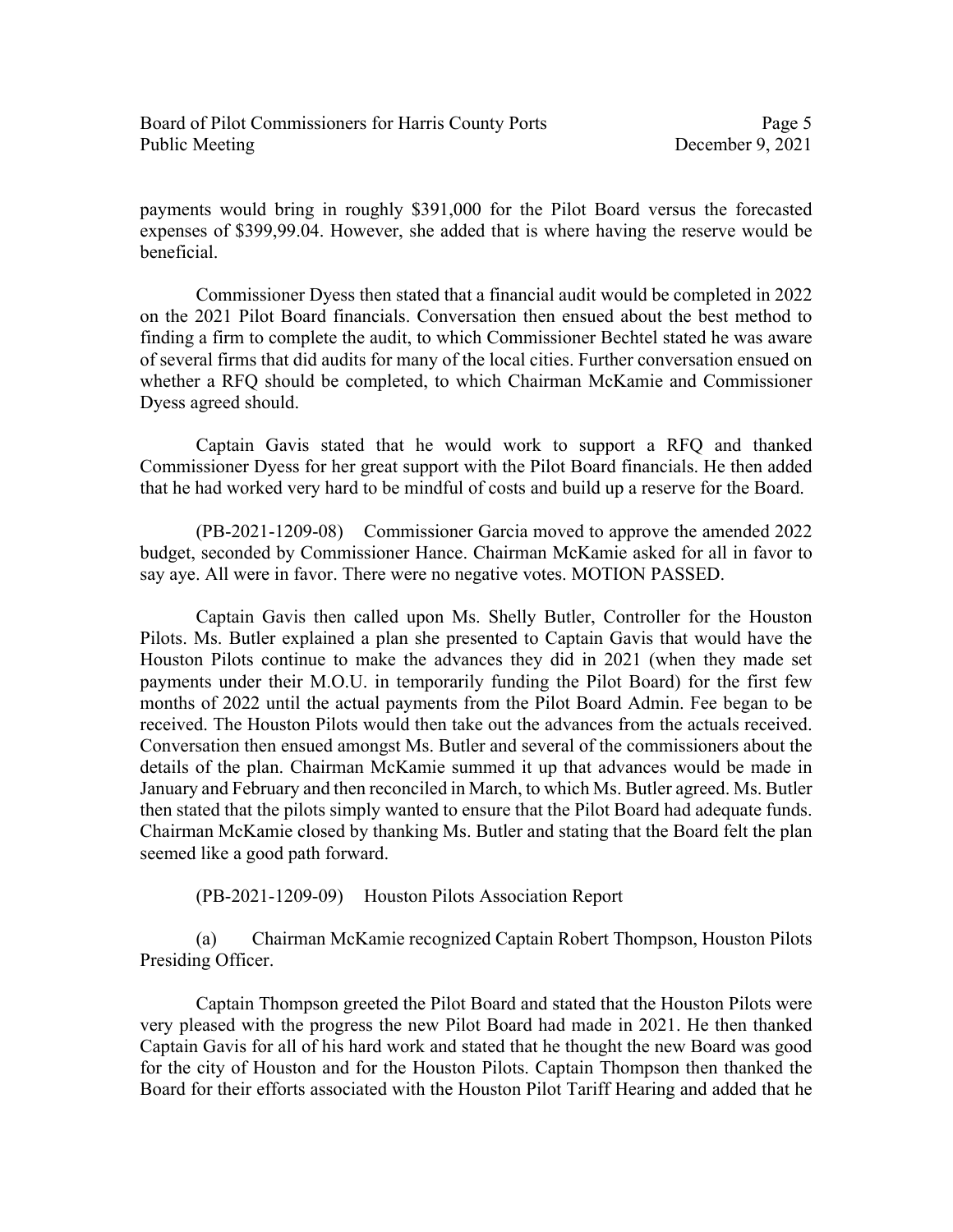felt the five-year tariff was a fair tariff for everyone. Captain Thompson next updated the Board that he would be the Presiding Officer for 2022 with Captain Clint Winegar reliving Captain Chard Prejean as the Second Officer and Captain Stephen Jewell remaining the Third Officer.

Captain Thompson then stated business was good but not great and detailed that it was comparative to 2020 (with crude oil down and chemical carriers struggling). He then added that the Board approving LPG ships to run at night from Boggy Bayou to Morgans Point and vessels being able to run around ships at Barbour's Cut #2 and #3 had helped.

Captain Thompson updated the Board that he hoped by the end of December that the Bayport Flare would be back to a normal depth of 45' (and the current draft restrictions could be removed). He then stated that one of the pilots had a medical issue and that the ship proceeded to run aground. He next expressed that the Houston Pilots were working with the USCG to get a better process in place to getting individuals off in a timelier manner. Conversation then ensued about the details of what happened, to which Captain Thompson stated the pilot had a major medical emergency.

Chairman McKamie asked Captain Thompson to confirm that a Houston Pilot had recently passed to which Captain stated was sadly the case. Chairman McKamie expressed his condolences to the Houston Pilots and then asked if the pilots were forecasting a need to take on more pilots. Captain Thompson stated that they are always forecasting how many pilots they need and detailed that while tonnage was up ship count was down (due to the vessels becoming larger). Captain Thompson next stated that the number of ships had been down the past two years. Conversation then ensued about how the pilots work to determine the appropriate number of pilots.

Chairman McKamie expressed that he had a safety concern and wanted to be sure that the pilots had the right number of pilots to get sufficient rest. He then stated that if the pilots needed the Board to approve a higher cap of the number of pilots (which is currently set at 93) he wanted to be sure the Board gets that done. Chairman McKamie then tasked Captain Gavis to work with the Houston Pilots to seek what number the cap on the number of pilots should be at, to which Captain Gavis agreed.

Commissioner Oakley asked if there are any procedures as to what a ship's crew should do if a pilot becomes incapacitated, to which Captain Thompson stated that there was not, and he felt that the Master of the ship should be able to properly handle the situation.

Commissioner Garcia asked what the wait time for vessel's offshore was in Houston, to which Captain Thompson stated just a few hours. Captain Thompson then explained what he felt was behind many of the delays being seen within the supply chain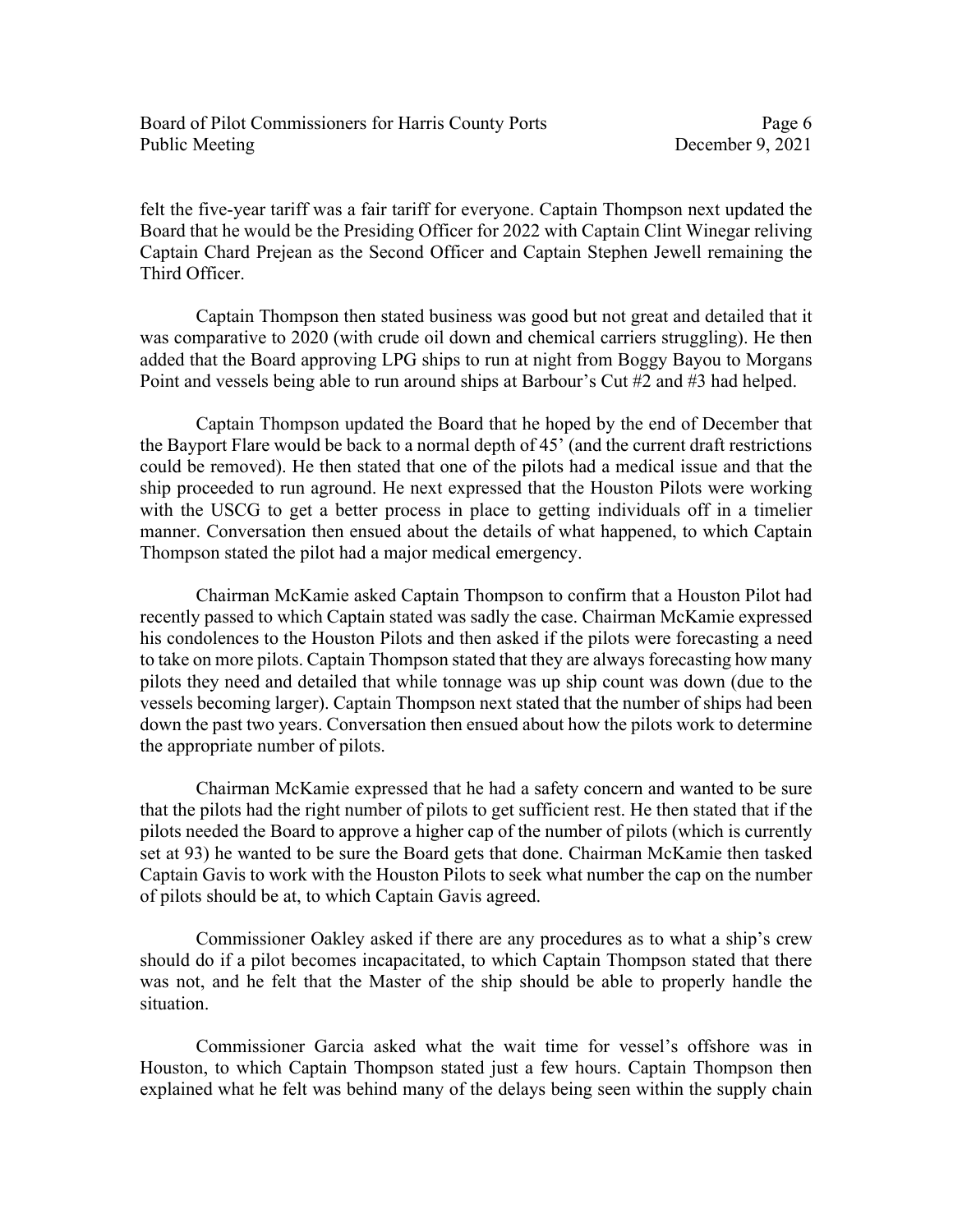(which he attributed primarily to labor shortages). Chairman McKamie then thanked Captain Thompson.

(PB-2021-1210) ARC & PBIRC Reports

(a) Chairman McKamie recognized Captain David Foret, Chairman of the Pilot Board Investigation and Recommendation Committee (PBIRC).

 Captain Foret greeted the Board and stated that the PBIRC, along with Pilot Board Chairman Reginald McKamie, met with Captain Jason Smith and his staff on October 12, 2021 to discuss the September 16, 2021 letter Captain Smith sent to the Pilot Board. Captain Foret stated that the PBIRC left the meeting with a better understanding of the views of the USCG and their expectations from the letter. Captain Foret added that the Advisory subcommittee also met with a representative from the USCG on November 12, 2021 to formulate a response from the PBIRC addressing Captain Smith's 3 main points, which he added was sent to Pilot Board Counsel and is still under review. Captain Foret stated he expected for that response to be finalized soon to work to close out Captain Smith's letter.

 Captain Foret then stated that the PBIRC held a hearing on November 29, 2021 in which it reviewed two cases. He added that the findings and recommendations from that hearing would be provided to the Board at their next meeting for approval. Chairman McKamie thanked Captain Foret and stated he thought the meetings with the USCG went well and added he would work to review the response letter that was reviewed in the near future.

 Commissioner Garcia added that he understood from discussion at the last meeting that the Board should work to document the position of the USCG in the minutes. He next stated he thought it would be good to work to get a policy in place that the Board would be made aware of the position of the USCG. Chairman McKamie responded by stating that this highlights the need for the Board to obtain subpoena power (to be able to conduct their investigation on a timelier basis than the USCG and NTSB). Commissioner Garcia added that he thought the Board should work to adopt a rule that a hearing could be reopened, while also providing a timeframe that would limit such. Conversation then ensued between Chairman McKamie and other Commissioners about the differences of PBIRC and USCG investigations.

 Commissioner Beverly then asked if there should be a mechanism in place that would give the USCG feedback on the outcomes of PBIRC investigations, to which conversation ensued that the USCG had an advisory member present at PBIRC hearings and that it was upon them to report back to the USCG.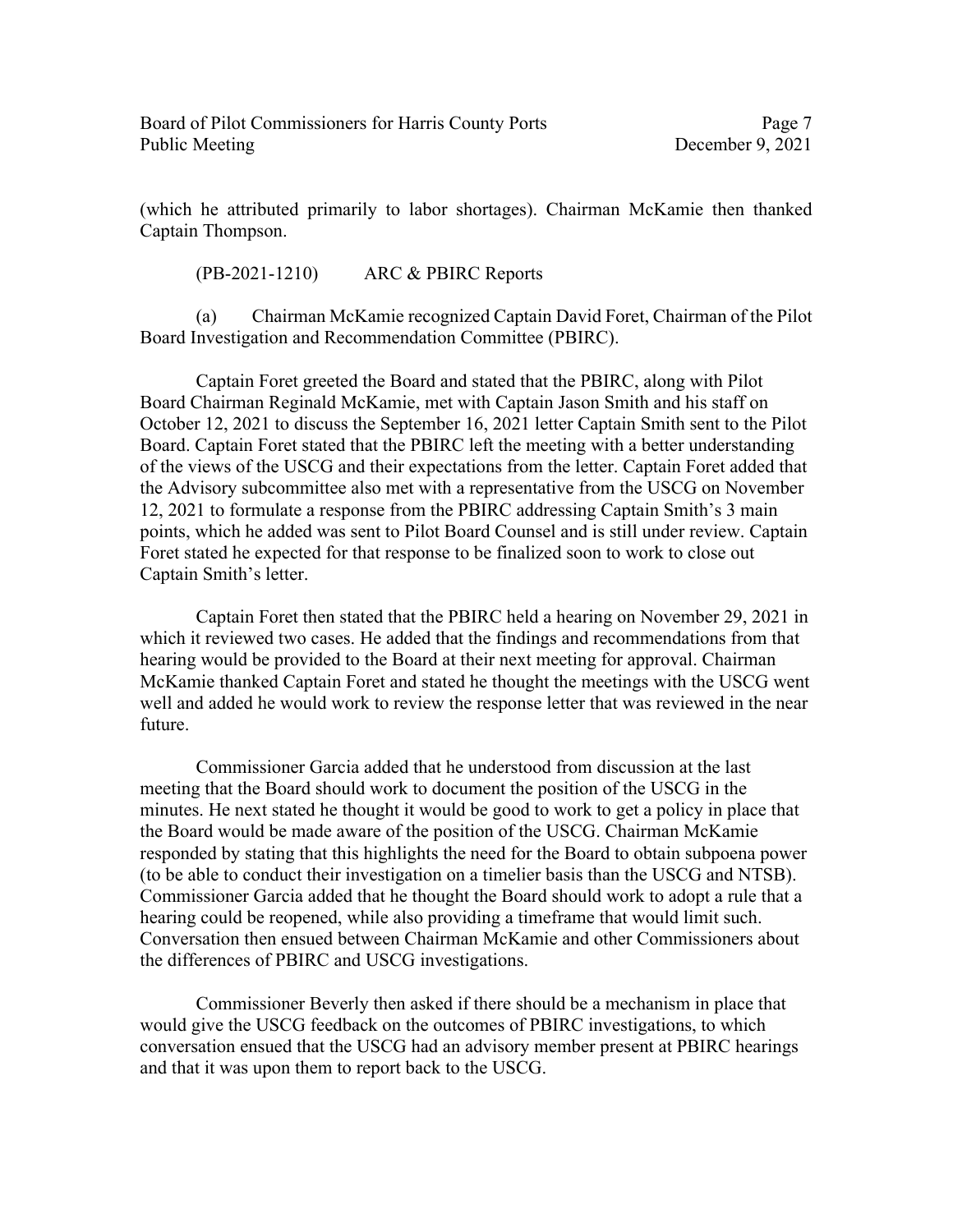(PB-2021-1209-11) Chairman McKamie moved to agenda item 11b., "Recommendation for renewal of Branch Pilot Commission in and for the Houston Ship Channel and Galveston Bar: Captain Brandon M. Bass, Captain Darren W. Collins, Captain William M. Kern, and Captain Michael J. Newingham". Chairman McKamie asked for a motion to approve. Commissioner Bechtel moved to approve, seconded by Commissioner Keeney. Chairman McKamie asked for all in favor to say aye. All were in favor. There were no negative votes. MOTION PASSED.

(PB-2021-1209-12) Chairman McKamie moved to agenda item 11c., "Recommendation for original Branch Pilot Commission in and for the Houston Ship Channel and Galveston Bar: Captain Bryan A. English, Captain Justin R. Eusepi, and Captain Mark E. Scott II". Chairman McKamie asked for a motion to approve. Commissioner Garcia moved to approve, seconded by Commissioner Hance. Chairman McKamie asked for all in favor to say aye. All were in favor. There were no negative votes. MOTION PASSED.

(PB-2021-1209-13) Chairman McKamie stated he would like more time to review agenda item 11d. and moved to table agenda item 11d., "Approve the Application Review Committee's (ARC) recommendation to raise the minimum USCG licensing requirement from Third Mate Unlimited to Second Mate Unlimited". Seconded by Commissioner Dyess. Chairman McKamie asked for all in favor to say aye. All were in favor. There were no negative votes. MOTION PASSED.

(PB-2021-1209-14) Chairman McKamie moved to agenda item 11e., "Appointment of 2022 ARC members". Chairman McKamie added that the members were listed within the briefing book (to which Captain Gavis added there were no changes from 2021 for ARC or PBIRC members). Chairman McKamie asked for a motion to approve. Commissioner Oakley moved to approve, seconded by Commissioner Beverly. Chairman McKamie asked for all in favor to say aye. All were in favor. There were no negative votes. MOTION PASSED.

(PB-2021-1209-15) Chairman McKamie moved to agenda item 11g., "Appointment of 2022 PBIRC members". Chairman McKamie asked for a motion to approve. Commissioner Oakley moved to approve, seconded by Commissioner Morrison. Chairman McKamie asked for all in favor to say aye. All were in favor. There were no negative votes. MOTION PASSED.

(PB-2021-1209-16) Executive Session

Chairman McKamie stated there was no need for an Executive Session.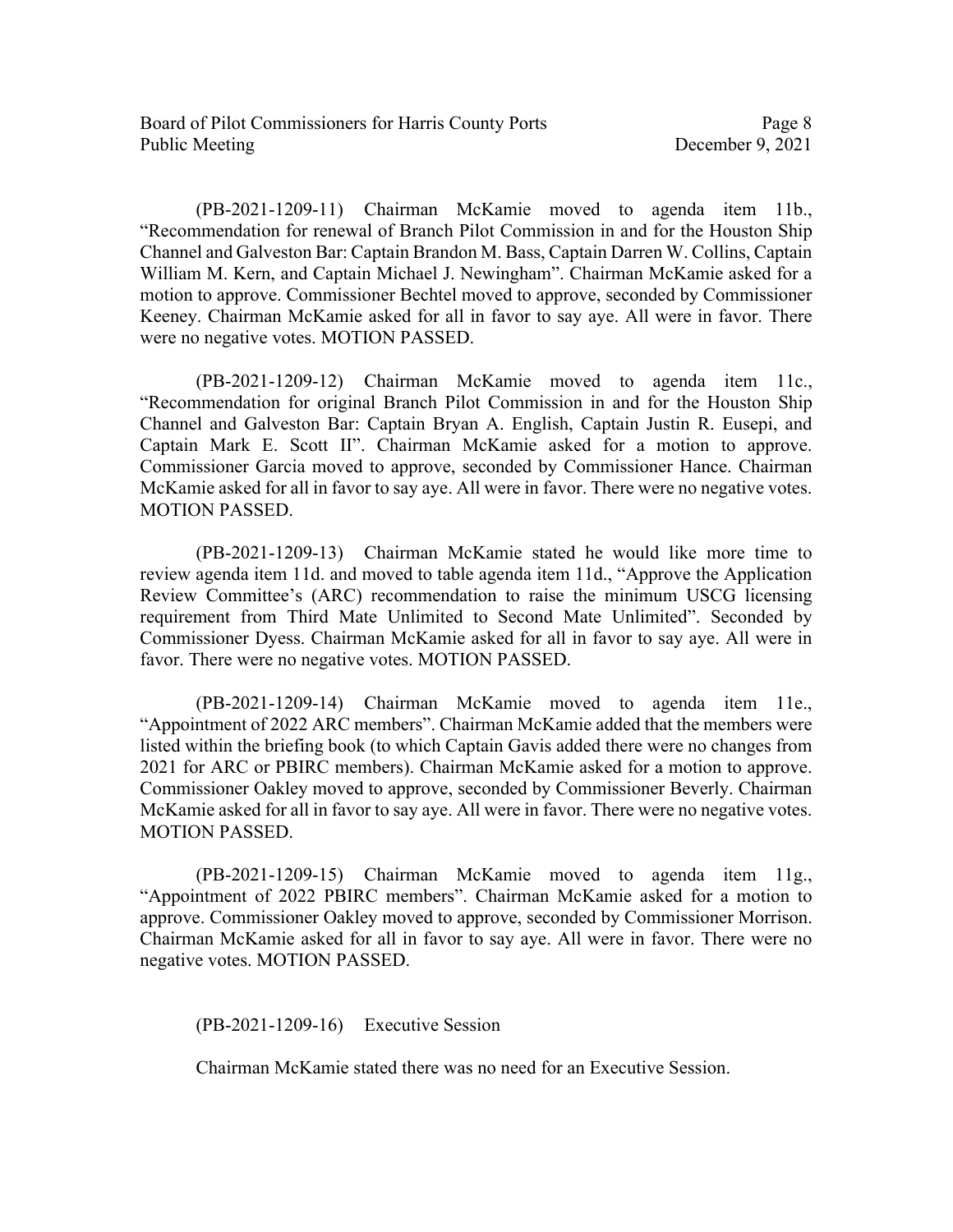Board of Pilot Commissioners for Harris County Ports Page 9 Public Meeting December 9, 2021

(PB-2021-1209-17) General Matters

Chairman McKamie moved to agenda item 14a., " Pilot Board deliberation and possible action regarding the amended Houston Pilots Navigation Safety Guidelines approved by the Houston Pilots on November 3, 2021, which would make interim rules 01-2020 (Barbours Cut Terminal #2 rules), 02-2020 (LPG ships with cargo between 560'-600' LOA will be daylight restricted above Boggy Bayou, 2 Pilots at night above B-18.), and 01-2021 (Barbours Cut Terminal #3 rules) permanent". Chairman McKamie asked for a motion to approve. Commissioner Garcia moved to approve, seconded by Commissioner Dyess. Chairman McKamie asked for all in favor to say aye. All were in favor. There were no negative votes. MOTION PASSED.

 (PB-2021-1209-18) Chairman McKamie moved to agenda item 14b., " Pilot Board deliberation and possible action regarding a response to the September 16, 2021 letter received from the United States Coast Guard Captain of the Port". Chairman McKamie stated that he was working to review a response letter and asked for a motion to table the matter. Commissioner Hance moved to table, seconded by Commissioner Garcia. Chairman McKamie asked for all in favor to say aye. All were in favor. There were no negative votes. MOTION PASSED.

(PB-2021-1209-19) Chairman McKamie moved to agenda item 14c., " Approve the Executive Committee's recommendation for a renewal agreement for executive director and maritime investigator services with Midship Management LLC for a fouryear term commencing January 1, 2022 in the amount of \$207,000 plus annual adjustments aligned with the SSA COLA and approved expense reimbursements". Chairman McKamie stated that Captain Gavis was doing an awesome job and asked for a motion to approve. Commissioner Keeney moved to approve, seconded by Commissioner Garcia. Chairman McKamie asked for all in favor to say aye. All were in favor. There were no negative votes. MOTION PASSED.

 (PB-2021-1209-20) Chairman McKamie moved to agenda item 14d., " Approve the Executive Committee's recommendation for a lease renewal with the Economic Alliance Houston Port Region as landlord for a four-year term commencing January 1, 2022 in the monthly amount of \$500 for the first two years and \$750 for the last two years plus approved service costs". Chairman McKamie asked for a motion to approve. Commissioner Morrison moved to approve, seconded by Commissioner Bechtel. Chairman McKamie asked for all in favor to say aye. All were in favor. There were no negative votes. MOTION PASSED.

(PB-2021-1209-21) Chairman McKamie moved to agenda item 14e., " Approve the Executive Committee's recommendation for an agreement for consulting services with Maritime Investigative Services LLC for a one-year term commencing January 1,